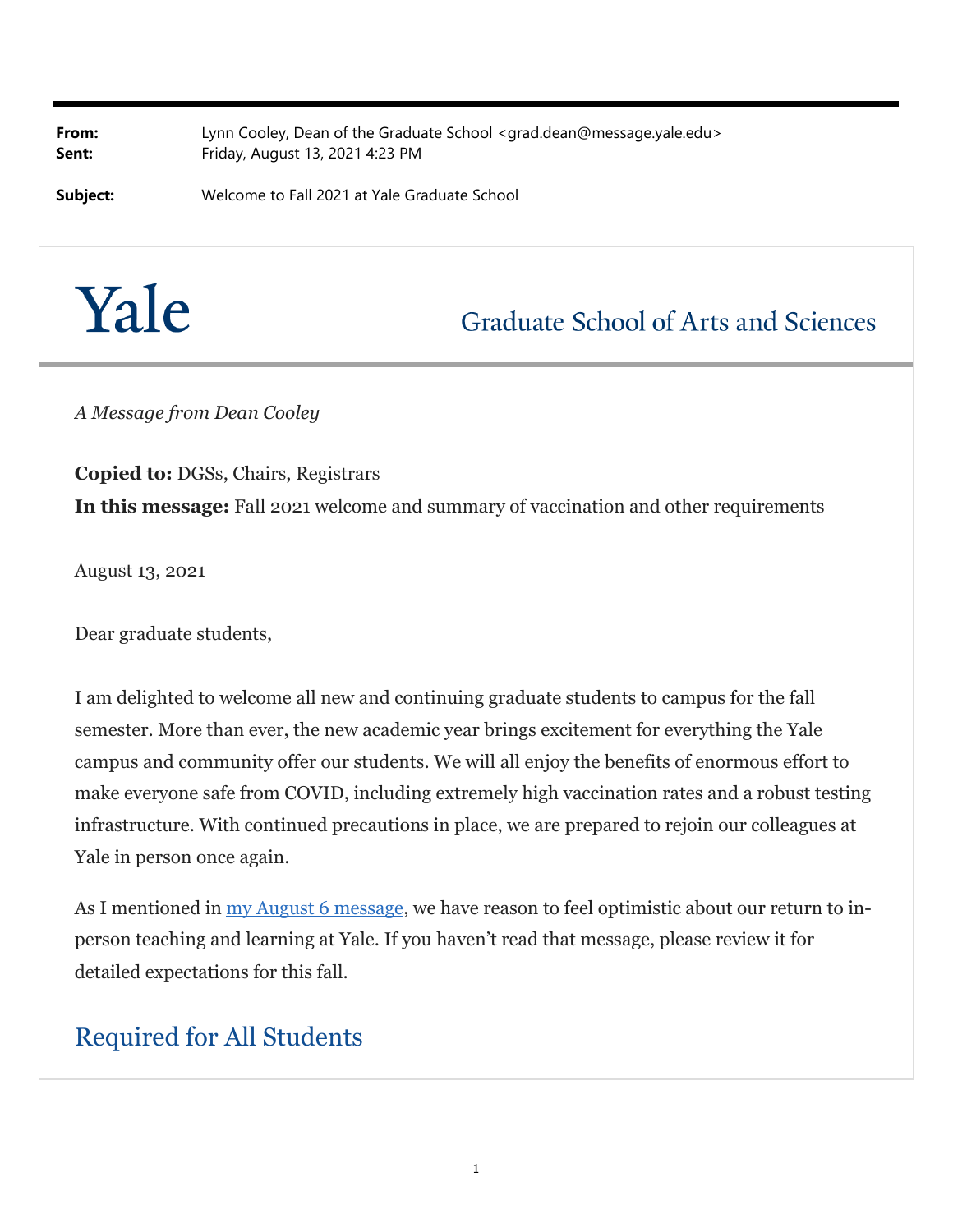In accordance with recommendations from the CDC, everyone is required to wear masks indoors on campus. Please see this message from Provost Scott Strobel and Jack Callahan, Senior Vice President for Operations, for more details about this guidance.

To confirm or re-affirm our collective commitment to the health of our community, all students are required to:

- Sign the Community Compact, even if you have done so previously.
- Complete online COVID training.
- Get vaccinated or obtain approval for an exemption.
- Document your vaccination status in Medicat.

If you are unsure whether you have completed these requirements, you can check your compliance status on the Yale Hub.

# Required for Fully Vaccinated Students

**Residents of Yale dormitories** (Helen Hadley Hall, Harkness Hall, Baker Hall, 276 Prospect, 254 Prospect, and 272 Elm) must get tested within 24-48 hours of arrival, and **complete weekly testing** through the end of September.

**Students living off campus** are strongly encouraged to get a gateway test prior to coming to campus. There is no routine testing requirement, although you are encouraged to get tested anytime you are concerned you may have been exposed to the virus.

#### Required for Unvaccinated Students (with an exemption or vaccination in progress)

Students not in residence in New Haven or CT prior to August 1:

- Come to campus or your residence in New Haven one week early.
- Get tested within 24-48 hours of arrival.
- Quarantine for a full seven days. Please factor this week into your arrival time as you will not be able to attend classes in person until after quarantine.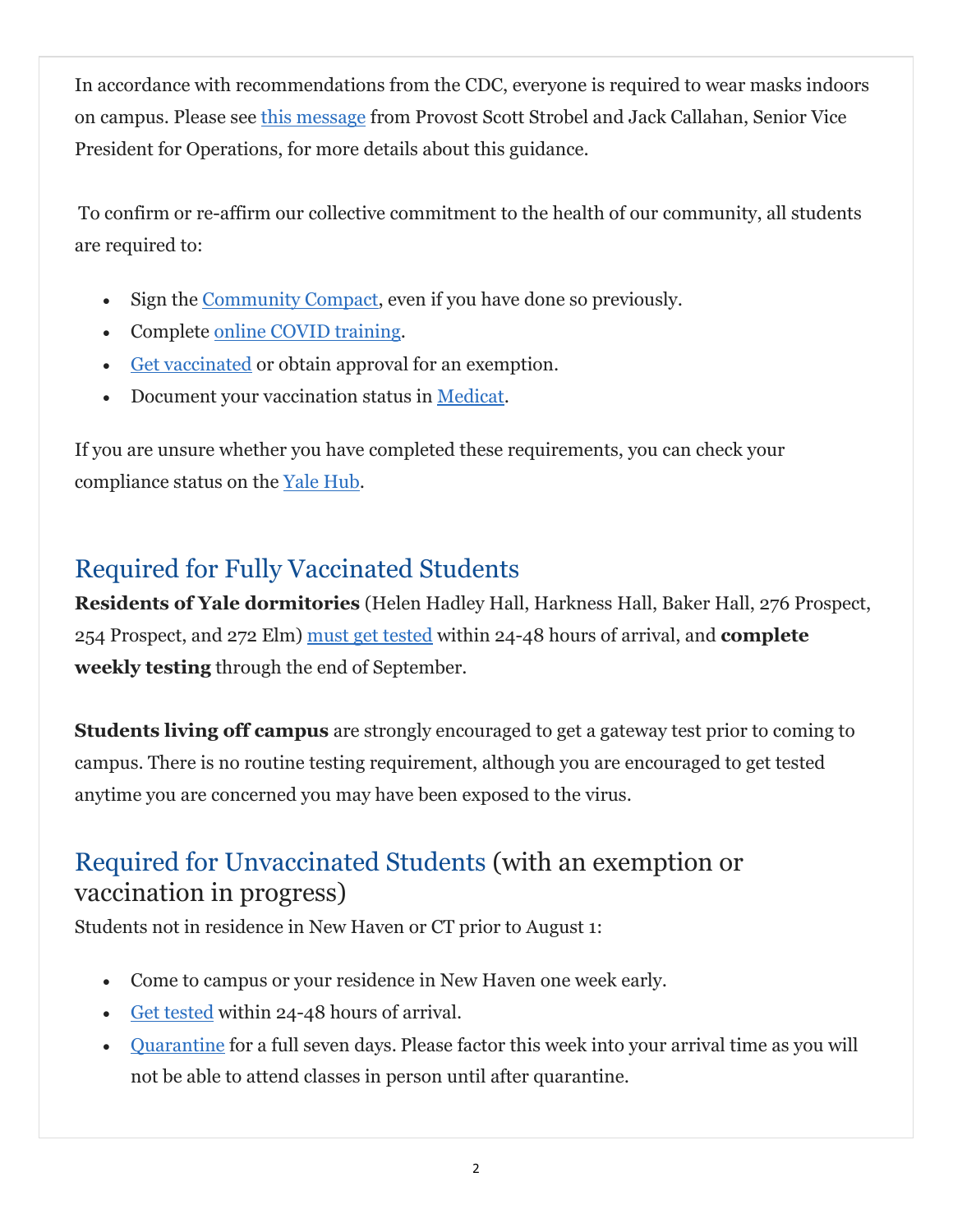Students residing in Connecticut prior to August 1:

- Test and quarantine until you have a negative test result prior to starting your academic program.
- Ongoing testing will be required **twice weekly** (until fully vaccinated).

## International Students

We are aware that some students residing abroad are experiencing delays due to travel restrictions and immigration issues. Please continue to work with your OISS adviser to resolve any issues. We will do everything we can to help you arrive on campus in time to start the fall semester, but if you are unable to join us in time, you may defer your admission or take a leave of absence.

 $\sim\,\sim\,\sim$ 

As we move into a new academic year together, please communicate directly with my office or your Graduate Student Assembly (GSA) representatives about any issues that may arise in the course of your time at Yale. The GSA and my office work together to improve the lives of graduate students – consider getting involved and let your voice be heard.

I wish you a joyful return to Yale, and a memorable beginning for those of you who are coming to campus for the first time. Public health conditions can be changeable and may affect Yale policies, sometimes very rapidly -- I will notify you of any developments as quickly as possible. With some simple precautionary measures, I hope all of you can experience a happy, productive semester in the company of your friends and colleagues.

With best wishes for a healthy and successful semester, Lynn Cooley

Dean, Graduate School of Arts and Sciences Vice Provost of Postdoctoral Affairs